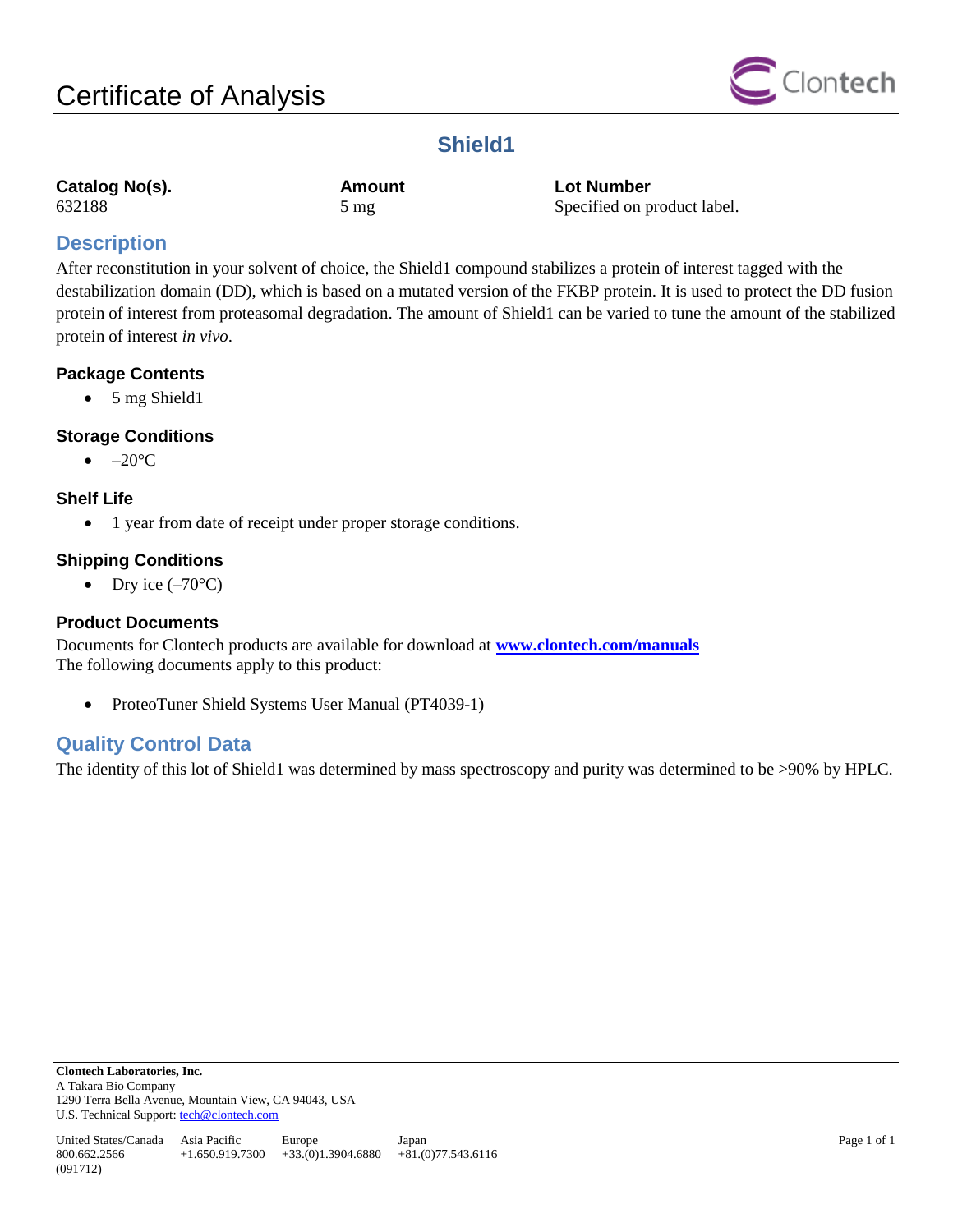# **Notice to Purchaser**



## **Shield1**

### **CATALOG NO.**

**632188**

### **NOTICE TO PURCHASER:**

Clontech products are to be used for research purposes only. They may not be used for any other purpose, including, but not limited to, use in drugs, in vitro diagnostic purposes, therapeutics, or in humans. Clontech products may not be transferred to third parties, resold, modified for resale, or used to manufacture commercial products or to provide a service to third parties without prior written approval of Clontech Laboratories, Inc.

Your use of this product is also subject to compliance with the licensing requirements listed below and described on the product's web page at [http://www.clontech.com.](http://www.clontech.com/) It is your responsibility to review, understand and adhere to any restrictions imposed by these statements.

### **STATEMENT 57**

This product is covered by U.S. Patent No. 8,173,792.

#### **STATEMENT 99**

iDimerize™ and Shield1 Technologies: This product is sold under license from ARIAD Pharmaceuticals, Inc. for use only in internal research conducted by the buyer, which license expressly excludes the right to sell or otherwise transfer the product to third parties and is expressly made subject to compliance with Clontech Laboratories, Inc.'s general Terms and Conditions of Sale and any other restrictions set forth on the product's web page. No right is given to use this product or its components for any other purpose including, but not limited to diagnostic, therapeutic and/or prophylactic applications for or in human beings, animals and/or plants, including but not limited to gene and cell therapy applications, whether in vitro, ex vivo or in vivo, in foods, drugs, devices or cosmetics of any kind, or for consumption by or use in connection with or administration or application to humans or veterinary treatment of animals, or to provide any services, including research services, to third parties. For information regarding licenses for uses other than internal research, please contact a licensing representative by phone at 650.919.7320 or by e-mail at [licensing@clontech.com](mailto:licensing@clontech.com)

### **TRADEMARKS:**

Clontech, the Clontech logo, and iDimerize are trademarks of Clontech Laboratories, Inc.

| <b>Clontech Laboratories, Inc.</b><br>A Takara Bio Company                                         |                     |                     |                     |  |
|----------------------------------------------------------------------------------------------------|---------------------|---------------------|---------------------|--|
| 1290 Terra Bella Avenue, Mountain View, CA 94043, USA<br>U.S. Technical Support: tech@clontech.com | 9/17/2012           |                     |                     |  |
| <b>United States/Canada</b>                                                                        | <b>Asia Pacific</b> | <b>Europe</b>       | Japan               |  |
| 800.662.2566                                                                                       | $+1.650.919.7300$   | $+33(0)1.3904.6880$ | $+81(0)77.543.6116$ |  |